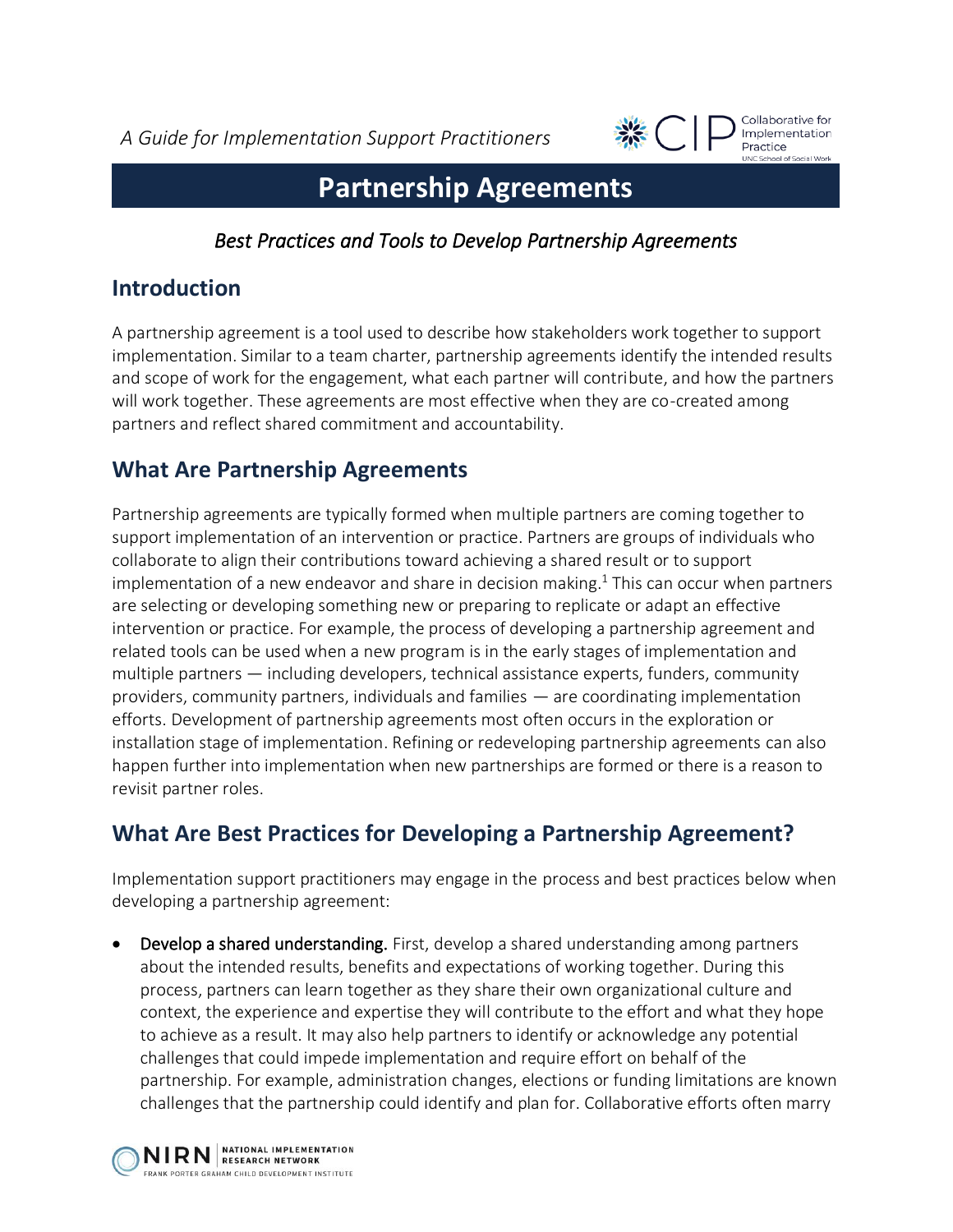stakeholders with different values, organizational cultures and ways of work; in such partnerships, stakeholders may perceive threat or loss if they participate in a collective way of work. <sup>2</sup> Ask questions to help partners build trust by encouraging them to listen to each other for the purpose of mutual understanding. Address power imbalances between partners by building trust, supporting authentic two-way communication and cultivating opportunities for mutual consultation and accountability. 3

- Co-design the partnership agreement. Next, support partners in drafting their agreement through an iterative process that promotes shared understanding. This can be led by the implementation support practitioner or one of the partners. As the agreement is drafted, help partners develop an evolving collective view or shared understanding, rather than pushing for consensus, which can be artificial or perpetuate power structures. <sup>4</sup> The agreement should include the following:
	- **IF** intended results for the partnership;
	- **•** benefits each partner will receive as part of participation;
	- contributions from each partner to the partnership and implementation effort, including specific responsibilities; and
	- ways partners will work together, including how they will make decisions and hold one another accountable.

Typically, the lead partner or facilitator can create a first draft of the agreement with as much of the content as possible based on the initial conversation. The draft can include comments or questions for all partners to discuss.

- Vet the partnership agreement. Once the initial partnership agreement is drafted, partners meet to refine the agreement through facilitated discussion of each of the partnership sections. Vetting the partnership agreement together supports collective sense-making, negotiations, shared understanding and the development of mutual accountability for the intended results. When the partners decide the agreement is good enough to begin work together, they can choose to sign it or share it with others in their organizations and systems.
- Use and reflect on the partnership agreement. The partnership agreement is a living document that should be actively used during implementation. It can provide guidance to an implementation plan by specifying partners' roles and be helpful as a touchstone throughout implementation. When partners meet, they can reflect on the agreement to understand how their current work aligns with their intentions. Finally, the agreement should be improved and revised as implementation progresses. Partnerships and ways of work often change over time as roles shift and new processes emerge. The agreement should be updated to reflect these changes.



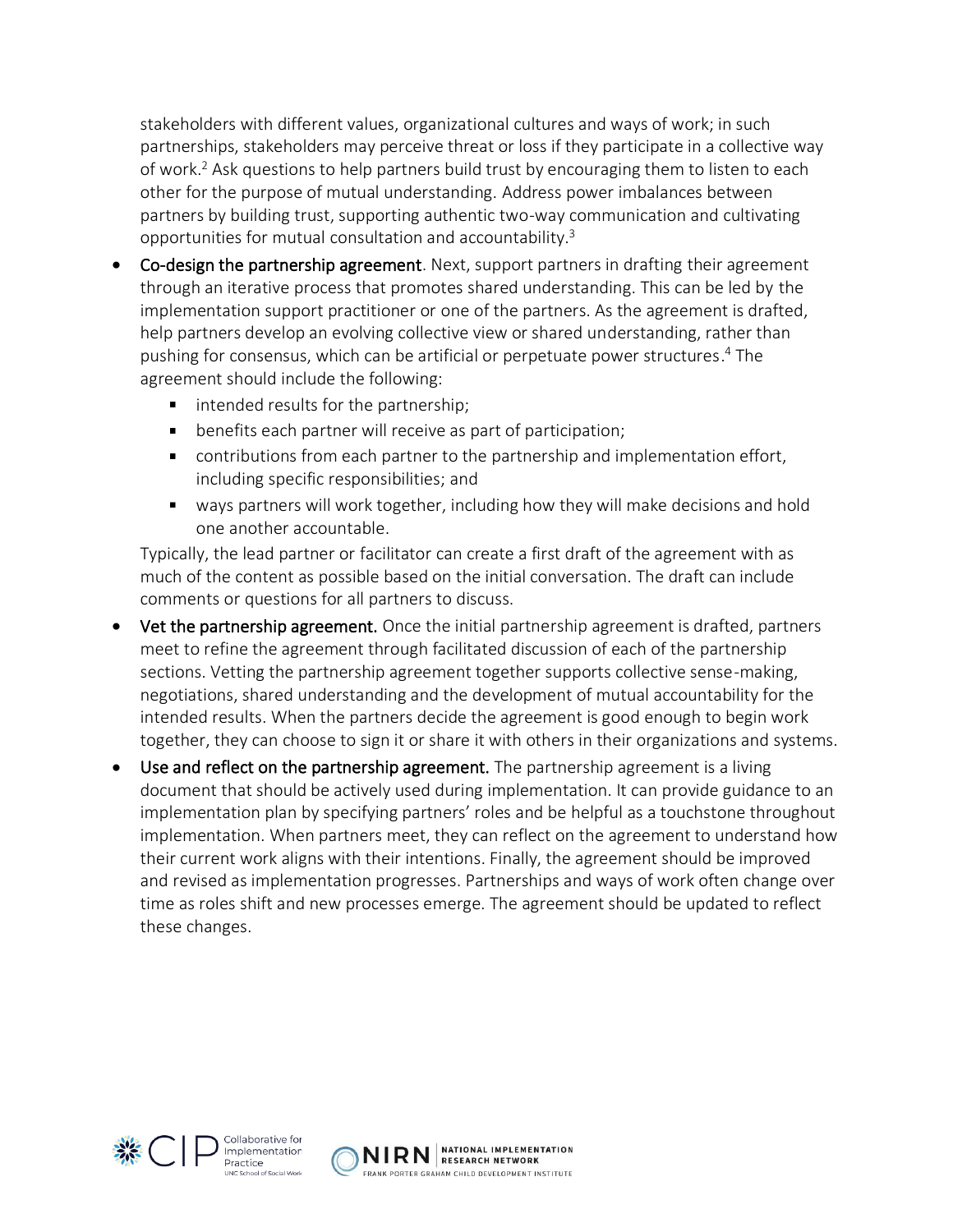#### **What Principles and Competencies are Needed to Develop Partnership Agreements?**

Implementation support practitioners often engage in activities that support collaboration, discussion and negotiation among partners.<sup>5</sup> Developing a partnership agreement through a facilitated, co-creative process allows partners to identify and appreciate the expertise, expectations and contributions of each partner and increases buy-in and commitment to the partnership. Specific principles and competencies<sup>6</sup> relevant to developing partnership agreements are described below.

#### **Principles**

*Principles guide and underpin implementation support practitioners' work.* 

- Be empathetic: Regard all stakeholders as respected and valued contributors
- Advance equity: Integrate equity components into the partnership agreement
- Use critical thinking: Explore assumptions
- Embrace cross-disciplinary approaches: Empower different ways of knowing

#### Competencies

*Competencies are the necessary knowledge, resources and skills for the implementation support practitioners' work.* 

- Broker: Connect partners by providing advice and serving as a resource
- Address power differentials: Use facilitation to make power structures visible
- Co-design: Work with partners to collaborate in developing the agreement
- Grow and sustain relationships: Have difficult conversations with partners
- Facilitation: Enable mutual understanding among partners
- Co-learn: Seek to understand how partners expect to give and receive within the partnership